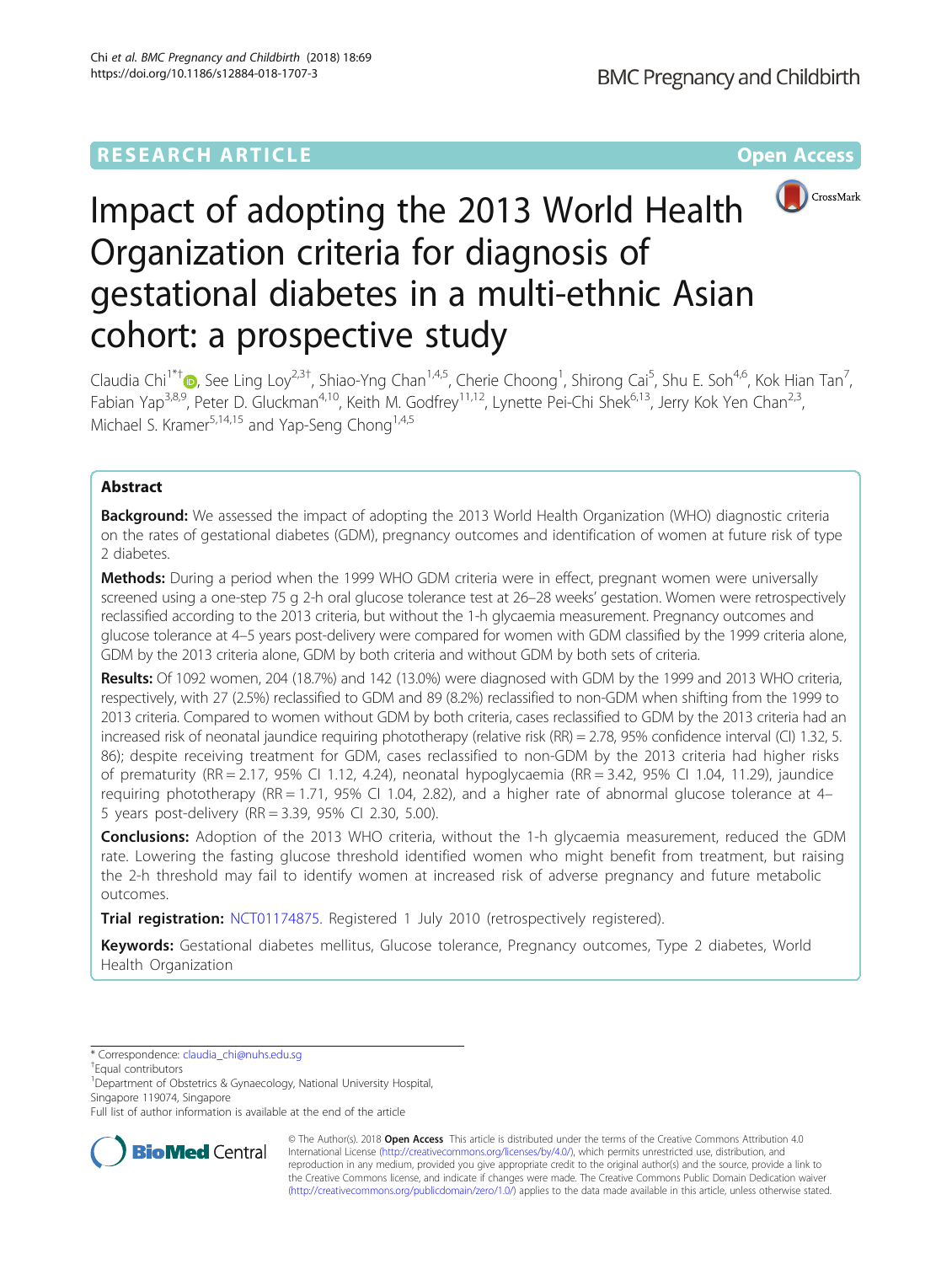# Background

Gestational diabetes mellitus (GDM), defined as any degree of glucose intolerance with onset or first recognition during pregnancy  $[1]$  $[1]$ , is associated with adverse outcomes in mothers and offspring [\[2](#page-9-0), [3](#page-9-0)]. However, international uniformity for the ascertainment and diagnosis of GDM has not been reached and has remained a contentious issue [[4](#page-9-0)]. In 2010, the International Association of Diabetes and Pregnancy Study Group (IADPSG) proposed a new set of diagnostic criteria for GDM [\[5](#page-9-0)] based on the graded dose-response associating maternal glycaemia with pregnancy outcomes reported in the Hyperglycaemia and Adverse Pregnancy Outcomes (HAPO) Study [\[2](#page-9-0)]. It was recommended that GDM be diagnosed if one or more of the following criteria are met: fasting plasma glucose (FPG) 5.1–6.9 mmol/L, 1-h plasma glucose (PG)  $\geq$  10. 0 mmol/L or 2-h PG 8.[5](#page-9-0)–11.0 mmol/L  $[5, 6]$  $[5, 6]$  $[5, 6]$ ; whilst those with FPG  $\geq$  7.0 mmol/L or 2-h PG  $\geq$  11.1 mmol/L are diagnosed with diabetes in pregnancy [\[6\]](#page-10-0). The thresholds for GDM diagnosis were the glucose values at which the odds for birth weight, cord C peptide concentration and percentage of newborns with neonatal body fat greater than the 90th centile reached 1.75 times the odds of these outcomes at the mean glucose values of the entire study cohort of pregnant women who were deemed not to have pre-existing diabetes [\[5\]](#page-9-0). In contrast, the earlier 1999 WHO GDM diagnostic criteria were based on the thresholds used to define diabetes mellitus or impaired glucose tolerance outside pregnancy (FPG > 7.0 mmol/L, 2-h PG  $\geq$ [7](#page-10-0).8 mmol/L) [7], whilst the original O'Sullivan and Mahan criteria (FPG ≥5.8 mmol/L, 1-h PG ≥10.6 mmol/L, 2-h PG ≥9.2 mmol/L, 3-h PG ≥8.1 mmol/L) was aimed primarily to identify women at increased risk of developing future type 2 diabetes mellitus [\[8\]](#page-10-0).

In 2013, the World Health Organization (WHO) endorsed and adopted the IADPSG diagnostic criteria for GDM in an attempt to achieve a universal standard for the diagnosis of GDM [\[6](#page-10-0)]. Nevertheless, the use of these new criteria in GDM screening remains controversial as no evidence from prospective randomized studies have shown improved maternal and fetal outcomes with their adoption [[9](#page-10-0)]. In addition, differences in GDM prevalence and in the relative diagnostic importance of FPG, 1-h PG and 2-h PG were observed across the geographically-diverse centres of the HAPO study [\[10](#page-10-0)]. Therefore, the WHO has recommended further evaluation of the impact of adopting the 2013 criteria in diverse settings and ethnic groups [[6](#page-10-0)].

In comparison to the 1999 WHO criteria [\[7](#page-10-0)], the 2013 criteria used a lower threshold for FPG but a higher threshold for the 2 h PG and the addition of a 1-h PG [\[6](#page-10-0)]. A shift from the 1999 WHO criteria to the new 2013 WHO criteria may lead to diagnosis of more cases with increased FPG and/or increased 1-h PG but "miss" cases with slightly increased 2-h PG (i.e. those between 7.8 mmol/L and 8. 4 mmol/L). It is therefore important to document the fraction of newly-diagnosed GDM cases and "missed" GDM cases, and to assess their pregnancy outcomes and subsequent metabolic risk. Such information may impact screening strategies and affect the proportion of pregnant women who receive GDM treatment and are followed-up after delivery for future development of type 2 diabetes mellitus.

People of Chinese (74.3%), Malay (13.3%) and Indian (9.1%) ethnicity make up the majority of the population in Singapore [\[11](#page-10-0)]. Based on the latest report from the International Diabetes Federation, people of Chinese and Indian ethnicity comprise the world's largest populations at risk of developing type 2 diabetes mellitus [\[12](#page-10-0)]. Because of its ageing and increasingly sedentary population, Singapore presages health problems that other Asian countries are likely to face in the decades ahead [[13\]](#page-10-0). The prevalence of type 2 diabetes mellitus in Singapore has been forecasted to double from 7.3% in 1990 to 15.0% in 2050 [[13](#page-10-0)]. Furthermore, Singapore has one of the highest GDM rates in the world [[10](#page-10-0)].

Women with GDM are at high risk of developing type 2 diabetes mellitus [\[14\]](#page-10-0). It is therefore important to study the prevalence of GDM in ethnicities most heavily affected by diabetes. In this study, we used prospectively collected data from a multi-ethnic group of Asian women participating in the Growing Up in Singapore Towards healthy Outcomes (GUSTO) cohort study [[15](#page-10-0)] to compare the prevalence of GDM based on the 1999 and 2013 WHO criteria across three Asian ethnicities, and assess the impact of GDM reclassification switching from the older to the newer criteria on pregnancy outcomes and on glucose tolerance of women 4–5 years after delivery.

# **Methods**

#### Study design and participants

GUSTO is an on-going Asian mother-offspring cohort study [\[15](#page-10-0)]. It is conducted according to the guidelines laid down in the Declaration of Helsinki. Ethical approval was obtained from the Centralised Institutional Review Board of SingHealth (reference 2009/280/D) and the Domain Specific Review Board of Singapore National Healthcare Group (reference D/09/021). Informed written consent was obtained from all participants.

Between June 2009 and September 2010, 1247 pregnant women aged 18 and above were recruited during the first trimester of pregnancy (< 14 weeks' gestation based on a first trimester dating ultrasound scan) from KK Women's and Children's Hospital (KKH) and National University Hospital (NUH), the two major public maternity units in Singapore. The recruited women were Singapore citizens or permanent residents from three different ethnic groups (Chinese, Malay, and Asian Indian) with homogenous parental ethnic background. Women receiving chemotherapy or psychotropic drugs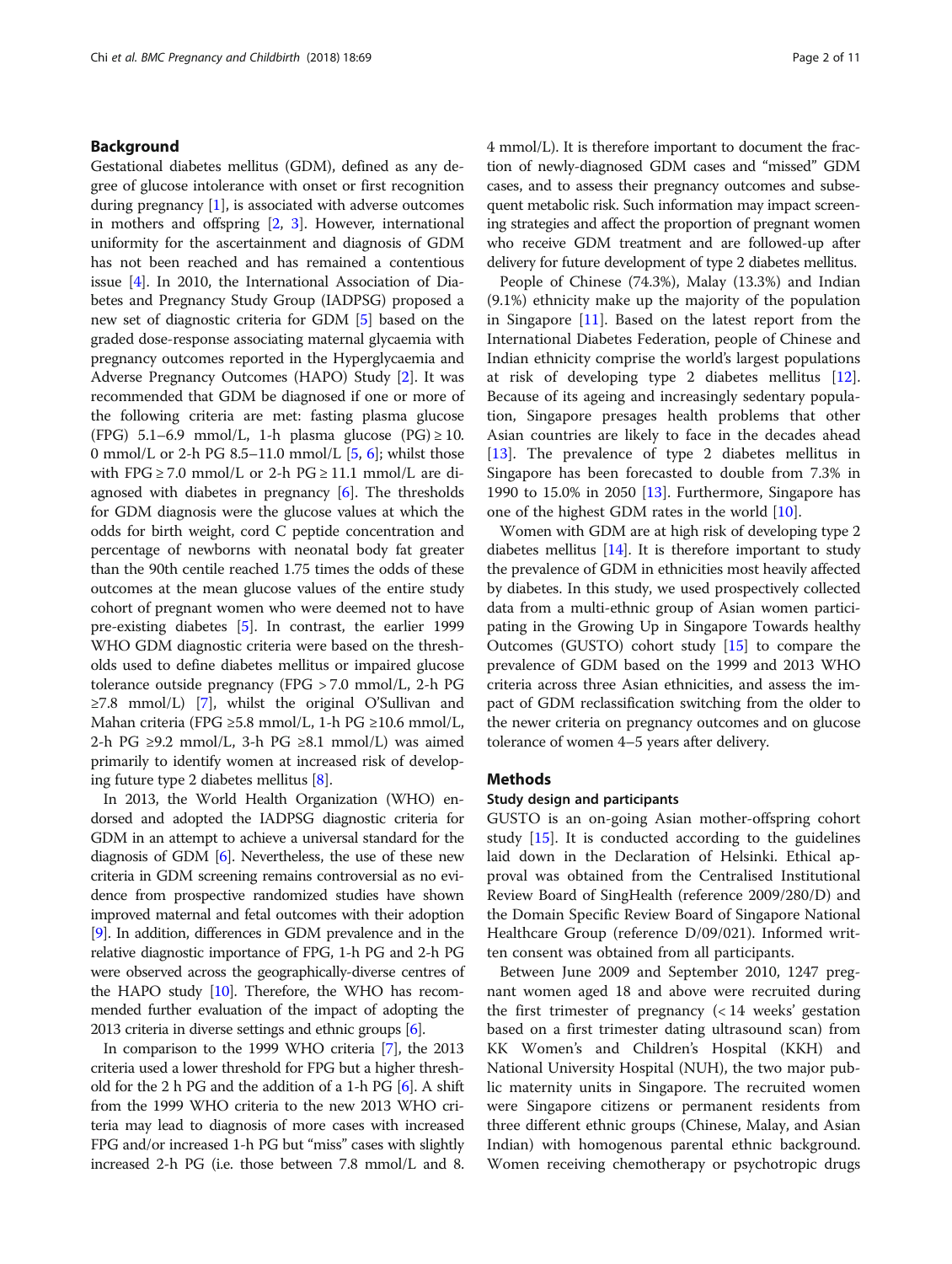or with type 1 diabetes mellitus were excluded. For this study we also excluded women with multiple pregnancies, resulting in 1237 women.

# Data collection

Recruited women returned to the hospitals at 26–28 weeks' gestation for a follow-up study visit. Detailed interviews and measurements were conducted in the clinics at recruitment and at 26–28 weeks' gestation. Data on socioeconomic status, family history, obstetric history and smoking status were collected. Family history of diabetes mellitus was based only on first-degree relatives. Smoking status was defined as smoking during the current pregnancy.

Self-reported pre-pregnancy weight and measured booking weight at the first antenatal clinic visits  $(\leq 14$  weeks' gestation) were ascertained. Height was measured with a portable stadiometer (Seca 213, Hamburg, Germany) at 26–28 weeks' gestation. Body mass index (BMI) was determined using the formula of weight  $(kg)$  height  $(m^2)$ . Since early pregnancy BMI at the first clinic visit was free from recall bias, was strongly correlated with prepregnancy BMI ( $r = 0.96$ ,  $p < 0.001$ ) and had fewer missing values (0.7%), it was used in all analyses. Gestational weight gain (GWG) was computed as the difference between booking weight and the measured weight at 26– 28 weeks' gestation and expressed as gestational age-specific z-score based on the reference of [[16](#page-10-0)].

Data on pregnancy outcomes were retrieved from the hospital case notes, discharge summaries and electronic medical records by trained health personnel.

#### Oral glucose tolerance test

Women underwent a 75-g oral glucose tolerance test (OGTT) after an overnight fast (8 to 10 h) at 26– 28 weeks' gestation and at 4–5 years after delivery. Plasma glucose concentrations at 0 and 120 min following the oral glucose load were measured by colorimetry [Advia 2400 Chemistry system (Siemens Medical Solutions Diagnostics) and Beckman LX20 Pro analyser (Beckman Coulter)]. GDM was diagnosed using the 1999 WHO criteria: ≥7.0 mmol/L for FPG and/ or  $\geq$  7.8 mmol/L for 2-h PG [[7\]](#page-10-0). Women with GDM were subsequently managed with dietary advice with or without insulin treatment according to standard protocols in both hospitals. Following an OGTT 4–5 years after delivery, type 2 diabetes mellitus (DM), impaired fasting glucose (IFG) and impaired glucose tolerance (IGT) were diagnosed using the 2006 WHO criteria: FPG ≥7.0 mmol/L or 2-h PG ≥11.1 mmol/L for DM; FPG 6.1 to 6.9 mmol/L and 2-h PG < 7.8 mmol/L for IFG; and FPG < 7.0 mmol/L and 2-h PG  $\geq$ 7.8 and < 11.1 mmol/L for IGT [\[17](#page-10-0)].

### GDM diagnostic criteria

GDM was diagnosed using the 1999 WHO criteria (≥7. 0 mmol/L for FPG and/ or  $\geq$  [7](#page-10-0).8 mmol/L for 2-h PG) [7] during the GUSTO pregnancy period and retrospectively the 2013 WHO criteria (≥5.1 mmol/L for FPG and/ or  $\geq 8$ . 5 mmol/L for 2-h PG) [\[6](#page-10-0)] was applied for the purposes of this specific study. The 1-h PG included in the 2013 WHO criteria was not measured in our study, as it was not part of the routine OGTT performed at that time. Women were reclassified into four mutually exclusive groups using the 1999 and 2013 WHO GDM diagnostic criteria. Group 1 included women who were classified as non-GDM by both criteria (FPG  $< 5.1$  mmol/L and 2-h PG  $< 7.8$  mmol/L); Group 2 included women who were diagnosed as GDM by the 1999 WHO criteria but reclassified as normal by the 2013 WHO criteria (FPG < 5.1 mmol/L but 2-h PG between  $\geq 7.8$  and < 8.5 mmol/L); Group 3 included women who were normal by the 1999 WHO criteria but reclassified as GDM by the 2013 WHO criteria (FPG between  $\geq 5.1$ ) and  $<$  7.0 mmol/L but 2-h PG  $<$  7.8 mmol/L); Group 4 included women who were GDM by both criteria (FPG ≥7. 0 mmol/L and/ or 2-h PG  $\geq 8.5$  mmol/L).

#### Outcome measures

Maternal outcomes included requirement for insulin, induction of labour, caesarean delivery, instrumental vaginal delivery, hypertensive disorders (including chronic hypertension, pregnancy-induced hypertension and pre-eclampsia in the index pregnancy), as well as abnormal glucose tolerance (type 2 DM, IFG and IGT) at 4–5 years after delivery.

Foetal outcomes included gestational age at birth, preterm birth (< 37 completed weeks), Apgar scores at 1 min and 5 min, birth weight-for-gestational-age (birthweight-for-GA) z-score, small-for-gestational-age (SGA) birth, large-for-gestational-age (LGA) birth, macrosomia (> 4 kg), shoulder dystocia, hypoglycaemia, neonatal jaundice requiring phototherapy and neonatal intensive care unit (NICU) admission. Gestational age was determined based on ultrasound scan measurements at 7– 12 weeks. A customized birth weight-for-GA centile chart based on GUSTO data was derived according to Mikolajczyk et al. [\[18\]](#page-10-0) using solely gestational age for customization. SGA and LGA birth were defined, respectively, as <10th and > 90th centile using the customized birth weight-for-GA centile chart. Hypoglycaemia was defined as a capillary blood glucose ≤2.5 mmol/L.

## Statistical analysis

Statistical analyses were performed using SPSS software, Version 20 (USA) and StataCorp Stata Statistical Software, Release 13 (USA). Categorical data are presented as frequencies and percentages, while continuous data are presented as means and SDs. Comparisons of maternal characteristics and outcomes between groups were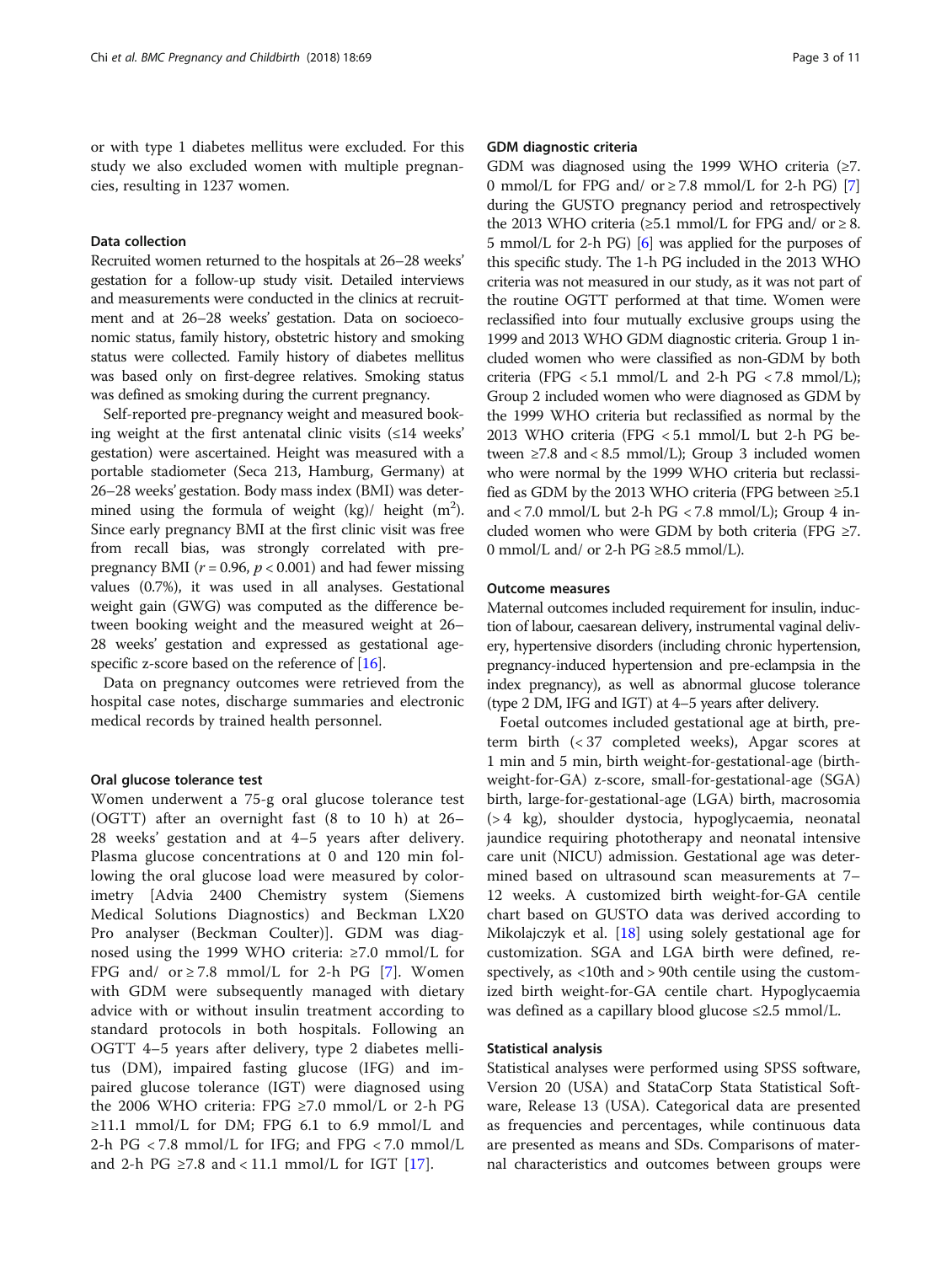performed using Pearson's Chi-square or Fisher's exact tests, as appropriate, for categorical variables and independent t-tests for continuous variables. Differences in GDM rates between paired proportions were assessed using McNemar's test. Modified poisson regression [[19](#page-10-0)] was used to obtain adjusted relative risks (RRs) and 95% confidence intervals (CIs) associated with each GDM classification group for categorical outcomes, while linear regression was used for continuous outcomes with non-GDM women defined as the reference group. Potential confounding variables were identified from the literature [\[20](#page-10-0), [21](#page-10-0)] and included maternal age, ethnicity, education, body mass index, gestational weight gain, parity, family history of diabetes and type of conception. Additional adjustment for infant sex was performed for LGA and birth weight-for-GA z-score outcomes and adjustment for SGA birth was performed for neonatal hypoglycaemia and jaundice requiring phototherapy.

According to the 2013 WHO criteria, diabetes in pregnancy, as opposed to GDM, is diagnosed when FPG  $\geq$ 7. 0 mmol/L or 2-h PG  $\geq$ 11.1 mmol/L [\[6\]](#page-10-0). In our study, nine women fell into this category. Therefore we also conducted a sensitivity analysis restricting the samples to those with FPG  $< 7.0$  mmol/L and 2-h PG  $< 11.1$  mmol/L  $(n = 1083$  for assessing pregnancy outcomes;  $n = 648$  for assessing glucose tolerance at 4–5 years post-delivery).

#### Results

Of the 1237 women with singleton pregnancies, 1092 (88. 3%) underwent OGTT at 26–28 weeks' gestation. The remaining 145 (11.7%) women either missed their 26– 28 weeks study visit, declined testing or had type 2 diabetes mellitus. No significant differences were observed between the 1092 women who had OGTT and the 145 women who did not have OGTT in terms of ethnicity, age, BMI, GWG, education, parity, family history of diabetes, smoking during pregnancy and type of conception.

Table 1 shows the numbers and proportions of women diagnosed with GDM based on the 1999 and 2013 WHO criteria, and reclassification of GDM using the

different criteria. Use of the 2013 WHO criteria, (without the 1-h PG) reduced the overall GDM rate from 18. 7% ( $n = 204$ ) to 13.0% ( $n = 142$ ) based on universal screening. The greatest reduction in the rate of GDM was observed among Chinese women (from 20.3% to 11. 8%;  $p < 0.001$ ), with the same trend among Indians (from 23.8% to 18.5%;  $p = 0.064$ ) but little change among Malay women (from  $11.5\%$  to  $11.9\%$ ;  $p > 0.950$ ). Overall, 89 women with GDM (8.2% of total, and 43.6% of GDM cases based on the 1999 WHO criteria) were reclassified to non-GDM, while 27 (2.5% of total) women without GDM by the 1999 WHO criteria were reclassified to GDM with the 2013 WHO criteria. The diagnosis of GDM remained unchanged in 115 (10.5% of total) women who were diagnosed with GDM by both the 1999 and 2013 WHO criteria.

Table [2](#page-4-0) compares the characteristics and pregnancy outcomes among the four groups. Baseline characteristics and pregnancy outcomes of women reclassified from GDM to non-GDM (Group 2), from non-GDM to GDM (Group 3) and GDM by both the 1999 and 2013 WHO criteria (Group 4) were compared against women who were non-GDM by both criteria (Group 1). In comparison to Group 1, those in Group 2 were older (32.2 vs 30. 2 years,  $p = 0.001$ ) and were more likely to have received higher education (46.1% vs 32.5%,  $p = 0.010$ ). Women in Group 3 had a higher BMI (28.0 vs 23.3 kg/m<sup>2</sup>,  $p < 0$ . 001) and were more likely to be multiparous (74.1% vs 52.9%,  $p = 0.030$  and have a positive family history of diabetes (59.3% vs 28.1%,  $p < 0.001$ ). Women in Group 4 were older (32.7 vs 30.2 years,  $p < 0.001$ ), had a higher BMI (25.5 vs 23.3 kg/m<sup>2</sup>,  $p < 0.001$ ), lower GWG z-score  $(-1.1 \text{ vs } -0.8, p = 0.024)$  and more likely to conceive through in vitro fertilization (14.8% vs 5.9%,  $p < 0.001$ ).

Compared to Group 1, a higher proportion of cases in Group 2 had labour induction (50.0% vs 34.9%,  $p = 0.011$ ), instrumental vaginal delivery (15.8% vs 7.9%,  $p = 0.049$ ), prematurity (12.4% vs. 6.1%,  $p = 0.025$ ), shoulder dystocia (2.4% vs 0. 1%,  $p = 0.025$ ), neonatal hypoglycaemia (7.3% vs 1.9%,  $p = 0$ . 011) and neonatal jaundice requiring phototherapy (20.2% vs

Table 1 Rates of GDM and the reclassification of the diagnosis of GDM using the 1999 and 2013 WHO criteria

|                     | GDM based on<br>1999 WHO<br>criteria | GDM based on<br>2013 WHO<br>Criteria <sup>a</sup> | Non-GDM based on<br>both 1999 and 2013<br>WHO criteria <sup>a</sup><br>(Group 1) | Reclassified from GDM<br>to non-GDM using 2013<br>WHO criteria <sup>a</sup> (Group 2) | Reclassified from non-GDM<br>to GDM using 2013<br>WHO criteria (Group 3) | GDM based on<br>both 1999 and<br>2013 WHO<br>criteria (Group 4) |
|---------------------|--------------------------------------|---------------------------------------------------|----------------------------------------------------------------------------------|---------------------------------------------------------------------------------------|--------------------------------------------------------------------------|-----------------------------------------------------------------|
|                     | n(%)                                 | n(%)                                              | n(%)                                                                             | n(%)                                                                                  | n(%)                                                                     | n(%)                                                            |
| Chinese $(n = 625)$ | 127 (20.3)                           | 74 $(11.8)^{b}$                                   | 490 (78.4)                                                                       | 61(9.8)                                                                               | 8(1.3)                                                                   | 66 (10.6)                                                       |
| Malay $(n = 278)$   | 32 (11.5)                            | 33 (11.9)                                         | 234 (84.2)                                                                       | 11(4.0)                                                                               | 12(4.3)                                                                  | 21(7.6)                                                         |
| Indian $(n = 189)$  | 45 (23.8)                            | 35 (18.5)                                         | 137 (72.5)                                                                       | 17 (9.0)                                                                              | 7(3.7)                                                                   | 28 (14.8)                                                       |
| Total $(n = 1092)$  | 204 (18.7)                           | 142 $(13.0)^b$                                    | 861 (78.8)                                                                       | 89 (8.2)                                                                              | 27(2.5)                                                                  | 115 (10.5)                                                      |

GDM gestational diabetes mellitus, WHO World Health Organization

<sup>a</sup>without the 1-h plasma glucose measure

<sup>b</sup>differences in GDM rates based on 1999 vs 2013 WHO criteria; P < 0.001 based on McNemar's test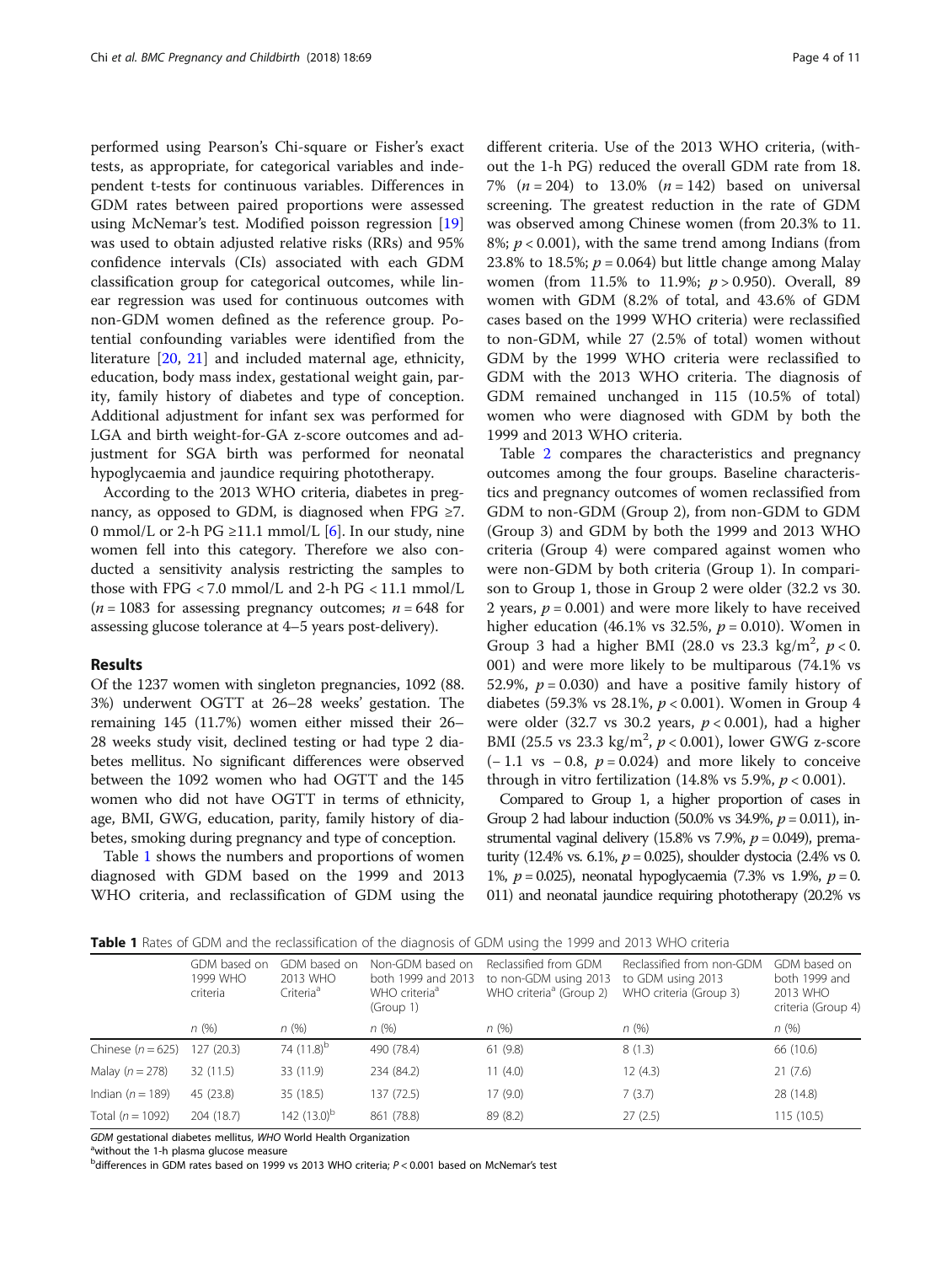<span id="page-4-0"></span>

| Table 2 Characteristics and pregnancy outcomes of women | 1: Non-GDM based<br>on both 1999 and 2013<br>WHO criteria $(n = 861)$<br>Group | 2013 WHO criteria (n = 89)<br>Group 2: Reclassified from<br>GDM to non-GDM using | Group 3: Reclassified from<br>2013 WHO criteria (n = 27)<br>non-GDM to GDM using | on both 1999 and 2013<br>WHO criteria $(n = 115)$<br>Group 4: GDM based | P value (Group<br>$2$ vs. $1)$ | $\sim$<br>(Group<br>P value<br>$vS$ . $ $ | 4<br>(Group<br>P value<br>vS. 1) |
|---------------------------------------------------------|--------------------------------------------------------------------------------|----------------------------------------------------------------------------------|----------------------------------------------------------------------------------|-------------------------------------------------------------------------|--------------------------------|-------------------------------------------|----------------------------------|
|                                                         |                                                                                | Characteristics                                                                  |                                                                                  |                                                                         |                                |                                           |                                  |
| Age, years [mean (SD)]                                  | 30.2 (5.1)                                                                     | 32.2 (4.9)                                                                       | 31.2(5.4)                                                                        | 32.7 (4.6)                                                              | 0.001                          | 0.348                                     | 0.001                            |
| Body mass index, kgm <sup>-2</sup> [mean (SD)]          | 23.3(4.6)                                                                      | 24.0 (4.5)                                                                       | 28.0 (5.7)                                                                       | 25.5 (4.9)                                                              | 0.195                          | 0.001                                     | 0.001                            |
| Gestational weight gain, z-score [mean (SD)]            | $-0.8(1.1)$                                                                    | $-0.8(0.9)$                                                                      | $-0.9(1.2)$                                                                      | $-1.1(1.1)$                                                             | 0.581                          | 0.792                                     | 0.024                            |
| Education, n (%)                                        |                                                                                |                                                                                  |                                                                                  |                                                                         |                                |                                           |                                  |
| None/ primary/ secondary                                | 5<br>573 (67.                                                                  | 48 (53.9)                                                                        | 20 (80.0)                                                                        | 70 (60.9)                                                               | 0.010                          | 0.187                                     | 0.157                            |
| Tertiary                                                | 6<br>276 (32.                                                                  | 41 (46.1)                                                                        | 5 (20.0)                                                                         | 45 (39.1)                                                               |                                |                                           |                                  |
| Multiparous, n (%)                                      | ල.<br>450 (52                                                                  | 46 (51.7)                                                                        | 20 (74.1)                                                                        | 70 (60.9)                                                               | 0.821                          | 0.030                                     | 0.109                            |
| Positive family history of diabetes, n (%)              | 242 (28.1)                                                                     | 28 (31.5)                                                                        | 16 (59.3)                                                                        | 39 (33.9)                                                               | 0.504                          | < 0.001                                   | 0.197                            |
| Smoking during pregnancy, n (%)                         | 23(2.7)                                                                        | 2(2.3)                                                                           | 1(3.8)                                                                           | (6.0) 1                                                                 | > 0.950                        | 0.517                                     | 0.346                            |
| Type of conception, n (%)                               |                                                                                |                                                                                  |                                                                                  |                                                                         |                                |                                           |                                  |
| Natural                                                 | 810 (94.1)                                                                     | 83 (93.3)                                                                        | 25 (92.6)                                                                        | 98 (85.2)                                                               | 0.757                          | 0.673                                     | 0.001                            |
| in vitro fertilization                                  | 51 (5.9)                                                                       | 6(6.7)                                                                           | 2(7.4)                                                                           | 17(14.8)                                                                |                                |                                           |                                  |
| Maternal Outcomes                                       |                                                                                |                                                                                  |                                                                                  |                                                                         |                                |                                           |                                  |
| Insulin requirement, n (%)                              | $\circ$                                                                        | 5 (5.6)                                                                          | $\circ$                                                                          | 12 (10.4)                                                               | 0.001                          |                                           | 0.001                            |
| Induction of labour, n (%)                              | 260 (34.9)                                                                     | 36 (50.0)                                                                        | 9(42.9)                                                                          | 51 (51.5)                                                               | 0.011                          | 0.448                                     | 0.001                            |
| Caesarean section, n (%)                                | 242 (30.1)                                                                     | 32 (40.0)                                                                        | 11(40.7)                                                                         | 34 (30.6)                                                               | 0.069                          | 0.239                                     | 0.915                            |
| Instrumental delivery, n (%)                            | 48 (7.9)                                                                       | 9(15.8)                                                                          | $\circ$                                                                          | 4 (4.9)                                                                 | 0.049                          | 0.626                                     | 0.346                            |
| Hypertension and/ or preeclampsia, n (%)                | 57 (6.6)                                                                       | 5 (5.6)                                                                          | 3(11.1)                                                                          | 16(13.9)                                                                | 0.716                          | 0.420                                     | 0.005                            |
| Neonatal Outcomes                                       |                                                                                |                                                                                  |                                                                                  |                                                                         |                                |                                           |                                  |
| Gestation at birth, weeks [mean (SD)]                   | 38.4 (1.4)                                                                     | 38.2 (1.4)                                                                       | 38.1 (1.3)                                                                       | 37.9 (2.2)                                                              | 0.078                          | 0.200                                     | 0.008                            |
| Prematurity, n (%)                                      | 52 (6.1)                                                                       | 11(12.4)                                                                         | 2(7.4)                                                                           | 13(11.3)                                                                | 0.025                          | 0.680                                     | 0.038                            |
| Apgar score at 1 min [mean (SD)]                        | 8.9 (0.6)                                                                      | 8.8 (0.6)                                                                        | 8.6 (1.6)                                                                        | 8.8 (0.8)                                                               | 0.297                          | 0.379                                     | 0.179                            |
| Apgar score at 5 min [mean (SD)]                        | 9.0(0.1)                                                                       | 9.0 (0.1)                                                                        | 8.9 (0.6)                                                                        | 9.0(0.3)                                                                | 0.456                          | 0.369                                     | 0.569                            |
|                                                         | 0.1(1.1)                                                                       | 0.1(1.1)                                                                         | 0.7(1.2)                                                                         | 0.5(1.6)                                                                | 0.861                          | 0.006                                     | 0.012                            |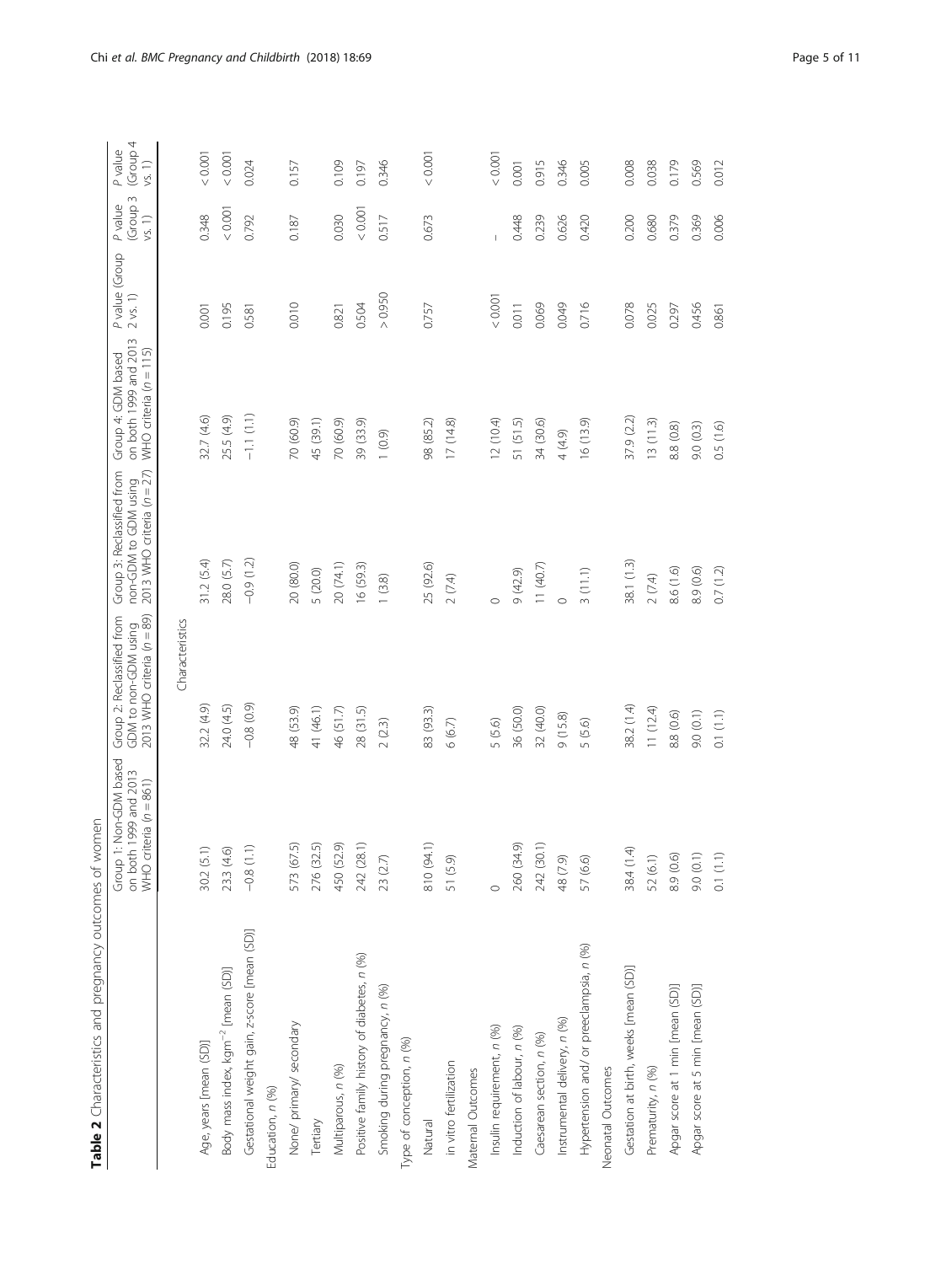| Table 2 Characteristics and pregnancy outcomes of women (Continued)                                                                                                |                                                 |                                                                                                 |                                                                                                                           |                                |                                |                             |         |
|--------------------------------------------------------------------------------------------------------------------------------------------------------------------|-------------------------------------------------|-------------------------------------------------------------------------------------------------|---------------------------------------------------------------------------------------------------------------------------|--------------------------------|--------------------------------|-----------------------------|---------|
|                                                                                                                                                                    | on both 1999 and 2013<br>WHO criteria (n = 861) | Group 1: Non-GDM based Group 2: Reclassified from Group 3: Reclassified from Group 4: GDM based | 2013 WHO criteria (n = 89) 2013 WHO criteria (n = 27) WHO criteria (n = 115)<br>GDM to non-GDM using non-GDM to GDM using | on both 1999 and 2013 2 vs. 1) | P value (Group P value P value | (Group 3 (Group 4<br>vs. 1) | vs. 1)  |
| Birth weight-for-gestational age, z-score [mean (SD)]                                                                                                              |                                                 |                                                                                                 |                                                                                                                           |                                |                                |                             |         |
| Small for gestational age, n (%)                                                                                                                                   | 91 (10.7)                                       | 10(11.2)                                                                                        | 1(3.7)                                                                                                                    | (1 (9.6)                       | 0.881                          | 0.348                       | 0.706   |
| Large for gestational age, n (%)                                                                                                                                   | 124 (14.6)                                      | 14(15.7)                                                                                        | 6(22.2)                                                                                                                   | 25 (21.7)                      | 0.776                          | 0.271                       | 0.047   |
| Macrosomia, n (%)                                                                                                                                                  | 15(1.8)                                         | (1.1)                                                                                           | 1(3.7)                                                                                                                    | 2(1.7)                         | > 0.950                        | 0.397                       | > 0.950 |
| Shoulder dystocia, n (%)                                                                                                                                           | (0.1)                                           | 2(2.4)                                                                                          |                                                                                                                           |                                | 0.025                          | > 0.950                     | 0.950 < |
| Hypoglycaemia, n (%)                                                                                                                                               | (0.15)                                          | 6(73)                                                                                           | (3.8)                                                                                                                     | 18 (16.2)                      | 0.011                          | 0.413                       | < 0.001 |
| Neonatal jaundice requiring phototherapy, n (%) 86 (11.2)                                                                                                          |                                                 | 17(20.2)                                                                                        | 7 (26.9)                                                                                                                  | 22 (20.2)                      | 0.015                          | 0.024                       | 0.007   |
| Neonatal intensive care unit admission, n (%)                                                                                                                      | 30 (3.6)                                        | 5 (5.7)                                                                                         | $2(7.7)$                                                                                                                  | 6(5.2)                         | 0.368                          | 0.247                       | 0.427   |
| GDM gestational diabetes mellitus, WHO World Health Organization, P value based on independent t-test, Pearson's Chi-square or Fisher's exact test, as appropriate |                                                 |                                                                                                 |                                                                                                                           |                                |                                |                             |         |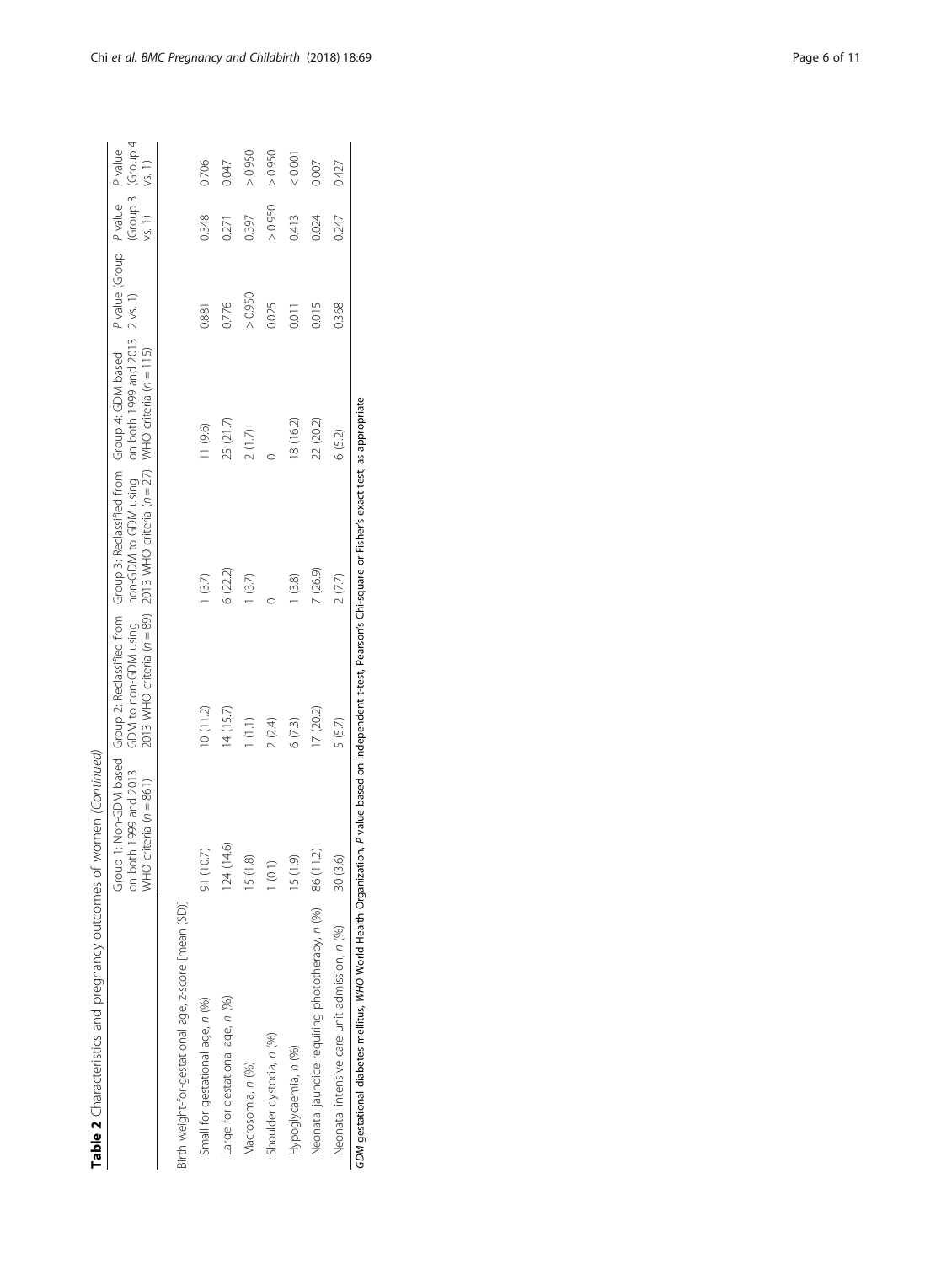11.2%,  $p = 0.015$ ). Newborns of women in Group 3 had a higher mean birth weight-for-GA z-score (0.7 vs 0.1,  $p = 0$ . 006) and were more likely to have jaundice requiring phototherapy (26.9% vs 11.2%,  $p = 0.024$ ) compared to those born to women in Group 1. Treatment with insulin was given to 5.6 and 10.4% of women in Groups 2 and 4, respectively. A higher proportion of cases in Group 4 had labour induction (51.5% vs 34.9%,  $p = 0.001$ ), hypertensive disorders (13.9% vs 6.6%,  $p$ )  $= 0.005$ ), prematurity (11.3% vs 6.1%,  $p = 0.038$ ), neonatal hypoglycaemia (16.2% vs 1.9%,  $p < 0.001$ ) and neonatal jaundice requiring phototherapy (20.2% vs 11.2%,  $p = 0.007$ ) compared to women in Group 1. Women in Group 4 delivered at an earlier mean gestation (37.9 vs 38.4 weeks,  $p = 0.008$ ) and their newborns had a higher mean birth weight-for-GA zscore (0.5 vs 0.1,  $p = 0.012$ ) compared to women in Group 1. There were no difference in the proportions of SGA births in Groups 2, 3 and 4 compared to Group 1 (Table [2\)](#page-4-0).

Table 3 shows the RRs for associations between GDM reclassification groups and pregnancy outcomes after adjustment for confounding variables. The risks of prematurity, neonatal hypoglycaemia and jaundice requiring phototherapy were 2.17 times (95% CI 1.12, 4.24), 3.42 times (95% CI 1.04, 11.29) and 1.71 times (95% CI 1.04, 2.82) higher, respectively, among women in Group 2 than among those in Group 1, respectively. An increased risk of neonatal jaundice requiring phototherapy  $[RR = 2$ . 78 (95% CI 1.32, 5.86)] was also observed among newborns of women in Group 3 compared to those in Group 1. Cases in Group 4 had increased risks of prematurity [RR = 2.06 (95% CI 1.10, 3.84)], LGA birth [RR = 1.60 (95% CI 1.07, 2.39)] and neonatal hypoglycaemia [RR = 11.23 (95% CI 4.98, 25.32)]. An increased birth weight-for-GA z-score was observed in women in Group 4 [0.35 (95% CI 0.12, 0.59)] compared with those in Group 1, but not in Groups 2 or 3.

Table [4](#page-7-0) shows the prevalence of abnormal glucose tolerance in the subset of women who consented to an OGTT at 4–5 years after delivery. Women who underwent OGTT at 4–5 years after delivery were older  $(p < 0.001)$ and more likely to be multiparous ( $p = 0.025$ ) than those who did not; these were adjusted for in subsequent analyses. Of the 653 women who underwent OGTT, 124 (19.0%) had abnormal glucose tolerance, with higher proportions observed among women in Groups 2 (42.6%) and 4 (45.2%)  $(p < 0.001)$  (Table [4\)](#page-7-0). Women in Groups 2 and 4 had three-fold increased adjusted risks of developing abnormal glucose tolerance by 4–5 years after delivery compared to women in Group 1 [Group 2:  $RR = 3.39$  (95%) CI 2.30, 5.00); Group 4: RR = 2.87 (95% CI 1.93, 4.27)]. However, the trend of an increased risk for women in Group 3 was not statistically significant, perhaps due to the small number [Group 3: RR 1.90 (95% CI 0.88, 4.11)].

In the sensitivity analyses, with the exclusion of women classified with diabetes in pregnancy by the 2013 WHO criteria ( $n = 9$ ), the results remained similar with minimal changes in the effect estimates for the relationship between GDM reclassification groups and risks of pregnancy outcomes (See, Additional file [1](#page-8-0): Table S1; See, Additional file [2:](#page-8-0) Table S2) and abnormal glucose development postnatally (See, Additional file [3](#page-9-0): Table S3).

# **Discussion**

In the multi-ethnic Asian GUSTO cohort, we found that the adoption of the 2013 WHO criteria, without the 1-h PG, reduced the GDM rate from 18.7 to 13.0%, but with marked ethnic variation. The reduction was specifically observed in Chinese and Indian women but remained unchanged among Malay women. This reduction would lead to "missing" almost half (44%) of the cases which may benefit from GDM intervention during pregnancy to reduce maternal and neonatal morbidity, and from postpartum surveillance for primary prevention and early diagnosis of type 2 diabetes mellitus.

The adoption of the 2013 WHO GDM diagnostic criteria substantially increased the prevalence of GDM in the Caucasian population [[22](#page-10-0), [23](#page-10-0)] compared to the 1999 WHO GDM diagnostic criteria. However, reported changes in GDM rates have varied across studies of Asian populations. The 2013 WHO criteria diagnosed more GDM cases in the studies by Pan et al. [\[21](#page-10-0)] from China (7. 7% vs. 6.8%,  $n = 17,808$  and Gilder et al.  $[24]$  from Thailand (10.1% vs. 6.6%,  $n = 228$ ), a similar proportion of

Table 3 Associations between reclassification of gestational diabetes mellitus diagnosis and pregnancy outcomes

| D                   |
|---------------------|
| 0.126               |
| 0.023               |
| 0.021               |
| < 0.001             |
| 0.060               |
| 11.23 (4.98, 25.32) |

RR = relative risk; CI = confidence interval

<sup>a</sup> Model 1: adjusted for maternal age, ethnicity, education, body mass index, gestational weight gain, parity and family history of diabetes, type of conception by delabetes have all the model 1 + neonatal sex

 $\epsilon$  Model 3: adjusted for same variables as in model 1 + small-for-gestational-age birth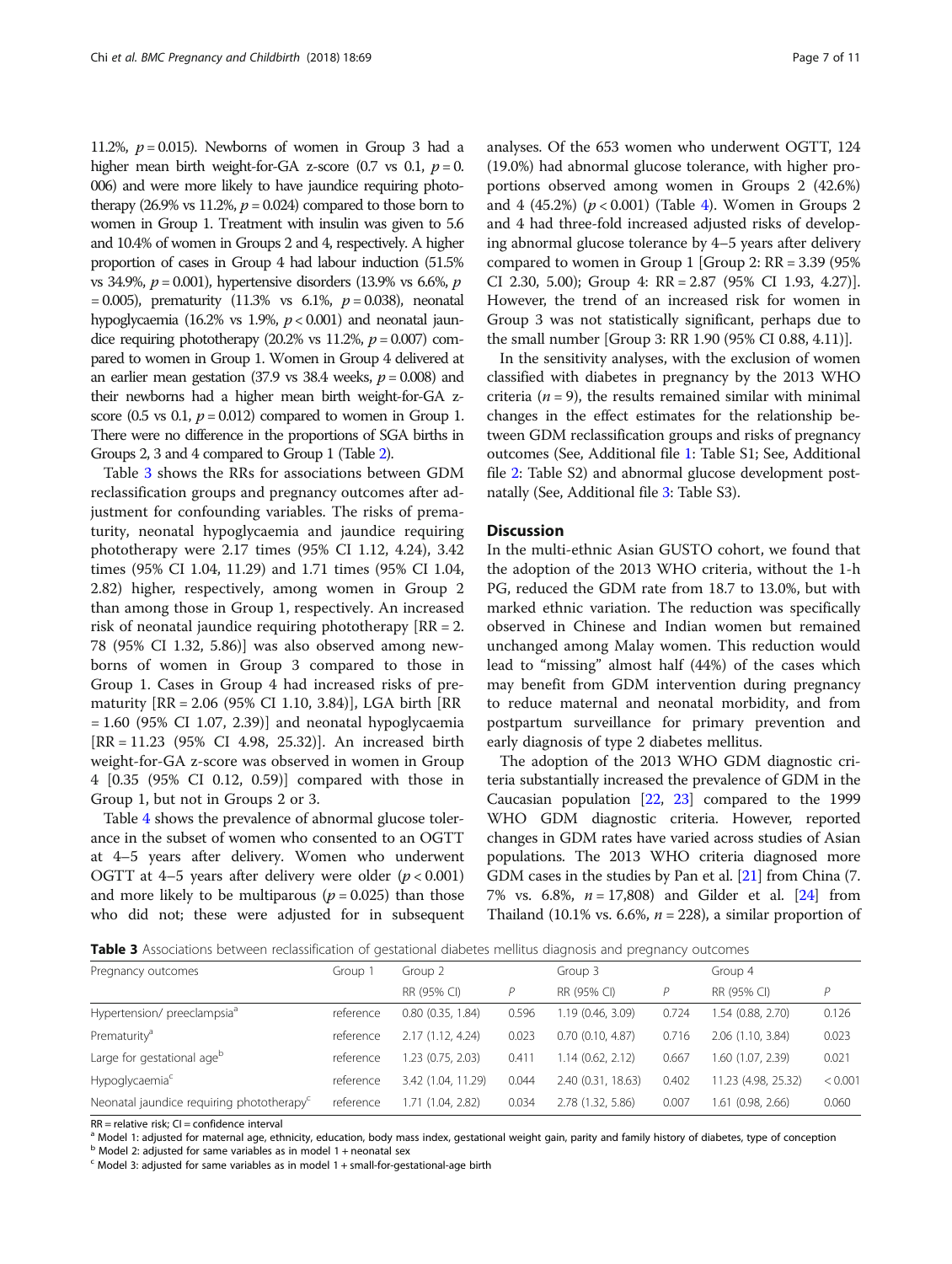| Diabetes status             | Group 1: Non-GDM based<br>on both 1999 and 2013<br>WHO criteria ( $n = 498$ ) | Group 2: Reclassified from<br>GDM to non-GDM using<br>2013 WHO criteria $(n = 61)$ | Group 3: Reclassified from<br>non-GDM to GDM using<br>2013 WHO criteria $(n = 21)$ | Group 4: GDM based on both<br>1999 and 2013 WHO criteria<br>$(n = 73)$ | $P$ value |
|-----------------------------|-------------------------------------------------------------------------------|------------------------------------------------------------------------------------|------------------------------------------------------------------------------------|------------------------------------------------------------------------|-----------|
| Normal, n (%)               | 439 (67.2)                                                                    | 35(5.4)                                                                            | 15(2.3)                                                                            | 40(6.1)                                                                | < 0.001   |
| Abnormal <sup>a</sup> n (%) | 59 (9.0)                                                                      | 26(4.0)                                                                            | 6(0.9)                                                                             | 33(5.1)                                                                |           |

<span id="page-7-0"></span>**Table 4** Abnormal glucose tolerance development of women by 4 to 5 years after delivery ( $n = 653$ )

GDM gestational diabetes mellitus, WHO World Health Organization<br>ªAbnormal status included diabetes mellitus (FG ≥7.0 mmol/l or PG ≥11.1 mmol/l), impaired fasting glucose (FG 6.1 to 6.9 mmol/l and PG < 7.8 mmol/l) and impaired glucose tolerance (FG < 7.0 mmol/l and PG ≥7.8 and < 11.1 mmol/l). Abnormal, n = 124 (19.0%)

GDM cases in the study by Sagili et al. [[25](#page-10-0)] from India (12.6% vs. 12.4%,  $n = 1231$ ), and fewer GDM cases in stud-ies by Tran et al. [\[26\]](#page-10-0) from Vietnam (20.4% vs. 24.3%,  $n =$ 2772) and Yew et al. [\[20](#page-10-0)] from Singapore (21.1% vs. 28.8%,  $n = 855$ ). These disparities and data from our study and others' [\[27](#page-10-0)] support the notion of variation in glycaemic responses to a glucose load in pregnancy among different Asian ethnicities. Pregnant women from East Asia and South Asia have been found to be more insulin-resistant, with poorer homeostatic model assessment (HOMA) βcell function, than Western Europeans [[28](#page-10-0)], leading to different rates of GDM. Other contributory factors to the variations in the reported change in GDM rates include differences in the study setting (community vs. tertiarycare hospital) and type of screening approach (universal vs. risk-based and one-step vs. two-step screening).

The lower overall GDM rate we observed with a shift from the 1999 to the 2013 WHO criteria mainly resulted from the marked reduction (20.3 to 11.8%) in GDM rate among Chinese women. Only a small proportion (1.3%) of Chinese women had a FPG between 5.1 and 6.9 mmol/L which moved them into the GDM category, while a significantly larger proportion (9.8%) had a 2-h PG between 7.8 and 8.4 mmol/L, moving them out of the GDM category. Similarly, amongst the 15 HAPO centres internationally, Hong Kong Chinese participants had one of the lowest proportion (26%; range 24–74%) of GDM diagnosed by FPG but the highest proportion (29%; range 6– 29%) of GDM diagnosed by the 2-h PG  $[10]$  $[10]$  $[10]$ . We also observed a similar pattern among women of Indian ethnicity. This is consistent with the findings of several studies on Indian women showing the majority of GDM were detected not by the FPG but by the 2-h PG threshold of  $\geq 7$ . 8 mmol/L based on the 1999 WHO Criteria [\[25,](#page-10-0) [29](#page-10-0), [30](#page-10-0)]. Hence the 2-h PG is important in Chinese and Indian women and raising the 2-h PG fails to detect many cases that may benefit from identification and treatment to reduce adverse outcomes.

The benefits of screening for and treating GDM have been demonstrated by two randomized controlled trials. The Australian Carbohydrate Intolerance Study in Pregnant Women (ACHOIS) trial found treatment of GDM women as defined by the 1999 WHO criteria reduced the risk (RR of 0.33, 95% CI 0.14–0.75) of serious perinatal complications (defined as shoulder dystocia, bone fracture, nerve palsy and death) [[31\]](#page-10-0). The second trial from the Maternal Fetal Medicine Units (MFMU) network in the US reported that treatment of mild GDM (FPG < 5.3 mmol/L) reduced mean birth weight and the number of LGA infants [[32](#page-10-0)]. In our study, women who fulfilled the 1999 WHO criteria for GDM received treatment. We are therefore unable to assess the true impact on pregnancy outcomes solely due to change in the 2-h PG threshold. However, treatment of GDM in Group 2 would almost certainly have underestimated the difference in the observed outcomes compared to Group 1. The diagnosis of GDM in Groups 2 and 4 was associated with higher rates of labour induction, as this was part of the standard clinical management of GDM, but it did not result in a significantly higher rate of caesarean delivery compared with the non-GDM cases (Group 1). Women with a 2-h PG in the range of 7.8–8.4 mmol/L (Group 2) would be regarded as normal using the 2013 WHO criteria 2-h PG threshold. We found that five (5. 6%) women in Group 2 received insulin treatment, probably reflecting a degree of hyperglycaemia during pregnancy that did not respond to dietary intervention alone; eleven (12.4%) and two (2.4%) offspring of mothers in this group experienced preterm birth and shoulder dystocia at delivery, respectively. Furthermore, the offspring of mothers in this group were at 3.4-fold increased risk of neonatal hypoglycaemia and 1.7-fold increased risk of neonatal jaundice requiring phototherapy compared to those whose mothers did not have GDM by both sets of criteria, even after adjusting for demographic and clinical covariates. Knowledge of the diagnosis of GDM might have created a bias towards the diagnosis of neonatal hypoglycaemia and neonatal jaundice through increased surveillance. However, these complications are likely to be in part related to relative foetal hyperglycaemia in utero, as there was no difference in the proportion of SGA births, a known cofounder in the development of these complications, in Group 2 compared to Group 1.

The FPG threshold of 7.0 mmol/L in the 1999 WHO GDM criteria is regarded as being too high as it is the same as the diagnostic cut-off for type 2 diabetes mellitus in non-pregnant adults  $[6]$  $[6]$ . In our study women with FPG between 5.1 and 6.9 mmol/L (Group 3) would be reclassified from non-GDM to GDM under the 2013 criteria. In the absence of treatment, their offspring were at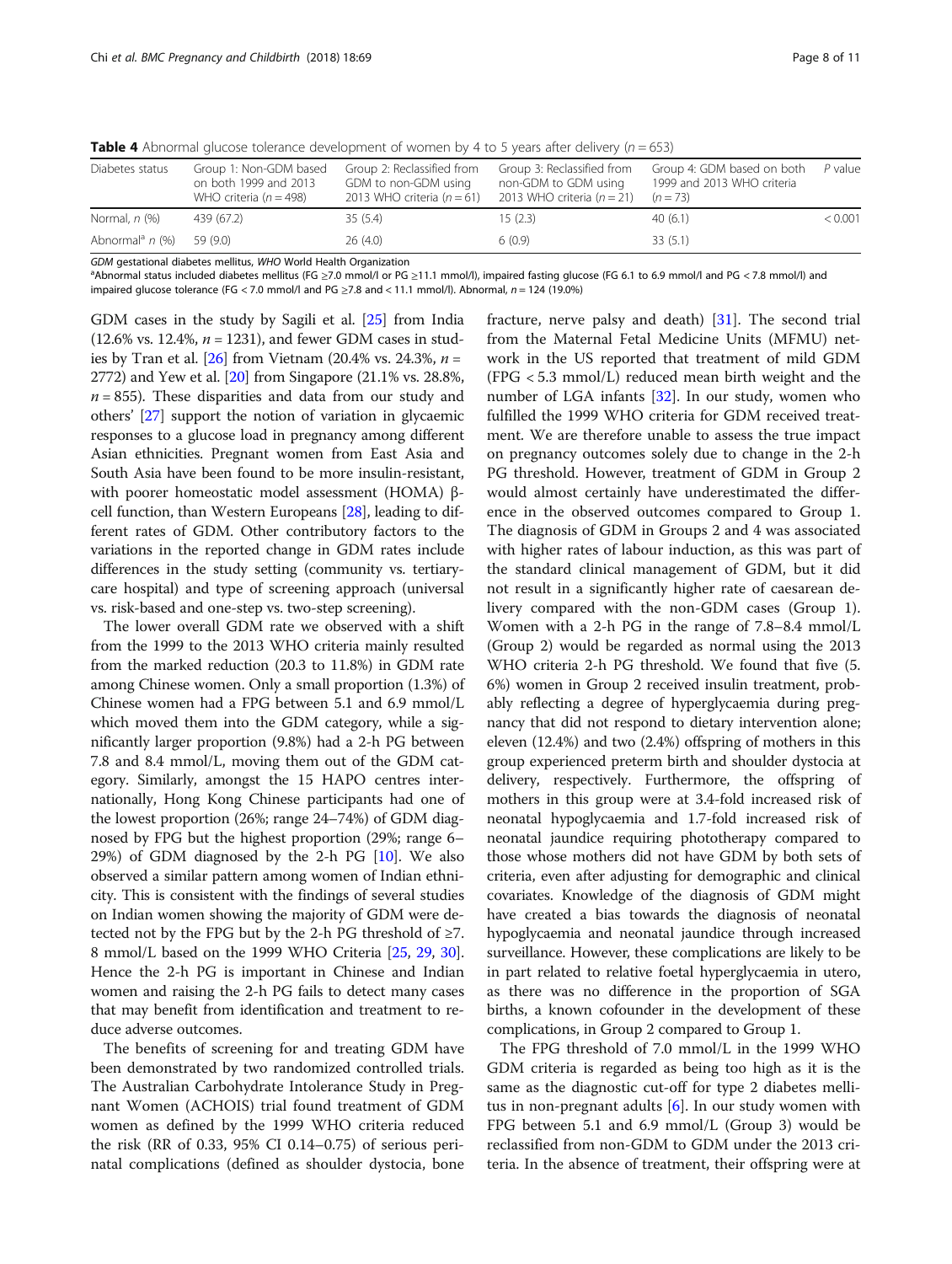<span id="page-8-0"></span>2.8-fold increased risk of developing jaundice requiring phototherapy compared to non-GDM women by both criteria (Group 1). Although higher percentages of women in Group 3 had hypertensive disorders in pregnancy and LGA infants, the differences were not statistically significant compared with Group 1, perhaps reflecting the small number of women in this group. Nonetheless our results suggest that lowering the FPG threshold might be important in reducing hyperglycaemia-related adverse maternal and neonatal outcomes.

The main strength of our study is our ability to assess the impact of GDM reclassification on identifying women at future risk of type 2 diabetes mellitus. To the best of our knowledge, our study is the first to compare later maternal metabolic outcome based on different GDM diagnostic criteria. In a previous meta-analysis, women who have had GDM using a variety of older diagnostic criteria have been shown to have at least a seven-fold increased risk of developing later type 2 diabetes compared with those who had a normoglycaemic pregnancy [\[14](#page-10-0)]. In our study we observed that women with GDM by both criteria (Group 4) were at three-fold increased risk of developing abnormal glucose tolerance within a relatively short interval of 4–5 years after delivery compared to women with no GDM by both criteria. More importantly, women who would not have been identified as GDM by the 2013 criteria but only by the 1999 criteria were also at significantly increased risk (similarly high at three-fold) of abnormal glucose tolerance. The adoption of the 2013 WHO criteria would have failed to identify these women who could benefit from timely intervention to reduce their risk of developing later type 2 diabetes mellitus. Other strengths of our study include its multi-ethnic Asian sample and prospective cohort study design.

Our study also has several limitations. The lack of a 1-h PG value could potentially underestimate the prevalence of GDM using the 2013 criteria by not identifying women with an isolated abnormal 1-h PG. In the HAPO survey, 39% of Singaporean women were diagnosed with GDM based on 1-h PG of  $\geq$ 10.0 mmol/L [\[10\]](#page-10-0), whilst a study on South Indians found 14% had elevated 1-h PG value [[29](#page-10-0)]. It is currently not known whether women identified as GDM through an isolated raised 1-h PG value in the 2013 WHO criteria would have had different pregnancy outcomes from those identified using the FPG or 2-h PG thresholds. Moreover, women with an isolated raised 1-h PG would come from Group 1; hence the removal of these cases from the control group could conceivably result in further exaggeration of the difference in pregnancy and metabolic outcomes compared with Groups 2, 3 and 4. However, in the absence of a randomised prospective trial of universal screening comparing the utility of the 1999 with the 2013 WHO criteria, the comparison made in our study provides the best estimates of the consequences of using these two different sets of criteria.

The 2013 WHO criteria represent an important initiative to achieve internationally accepted criteria for the diagnosis of GDM [[6\]](#page-10-0). However, the challenge is that any dichotomous classification of normal vs abnormal glucose tolerance in pregnancy fails to account for the fact that maternal glycaemia shows a continuous, monotonic association with adverse pregnancy outcomes [\[2](#page-9-0)]. Furthermore, clear differences in the patterns of insulin resistance, glucose tolerance, and rates of GDM among different ethnic groups have been demonstrated in our and other studies [[10](#page-10-0), [27](#page-10-0)].

In 2015, the UK National Institute of Health and Care Excellence (NICE) adopted a different set of GDM diagnostic criteria after considering its own health economic evidence and recommended an intermediate FPG threshold of 5.6 mmol/L (between both WHO criteria) but kept the 2-h PG threshold at  $\geq 7.8$  mmol/L as in the 1999 criteria [\[33\]](#page-10-0). However, power limitations prevent us from assessing the impact of adopting the NICE recommendation in our cohort as it would have reclassified only seven women from non-GDM to GDM.

## Conclusion

In summary, a shift from the 1999 WHO criteria to the 2013 WHO criteria without a 1-h PG measurement, reduced the rate of GDM in this multi-ethnic Asian cohort. Lowering the fasting threshold as per the new WHO criteria identified women who might benefit from GDM treatment, but raising the 2-h threshold, without the 1-h value, would "miss" women at increased risk of adverse pregnancy and metabolic outcomes. In the absence of the 1-h PG measurements, our data support lowering the FPG but not changing the 2-h PG threshold for our population. Further studies are needed to guide the development of effective strategies for screening and identification of women at risk of adverse pregnancy outcomes and long-term metabolic complications particularly in countries experiencing an epidemic of diabetes, like Singapore.

# Additional files

[Additional file 1:](https://doi.org/10.1186/s12884-018-1707-3) Table S1. Modified poisson regression models of the associations between reclassification of gestational diabetes mellitus diagnosis and pregnancy outcomes, with the inclusion of women without diabetes in pregnancy. (DOCX 13 kb)

[Additional file 2:](https://doi.org/10.1186/s12884-018-1707-3) Table S2. Linear regression models of the associations between reclassification of gestational diabetes mellitus diagnosis and birth weight-for-GA, with the inclusion of women without diabetes in pregnancy. (DOCX 12 kb)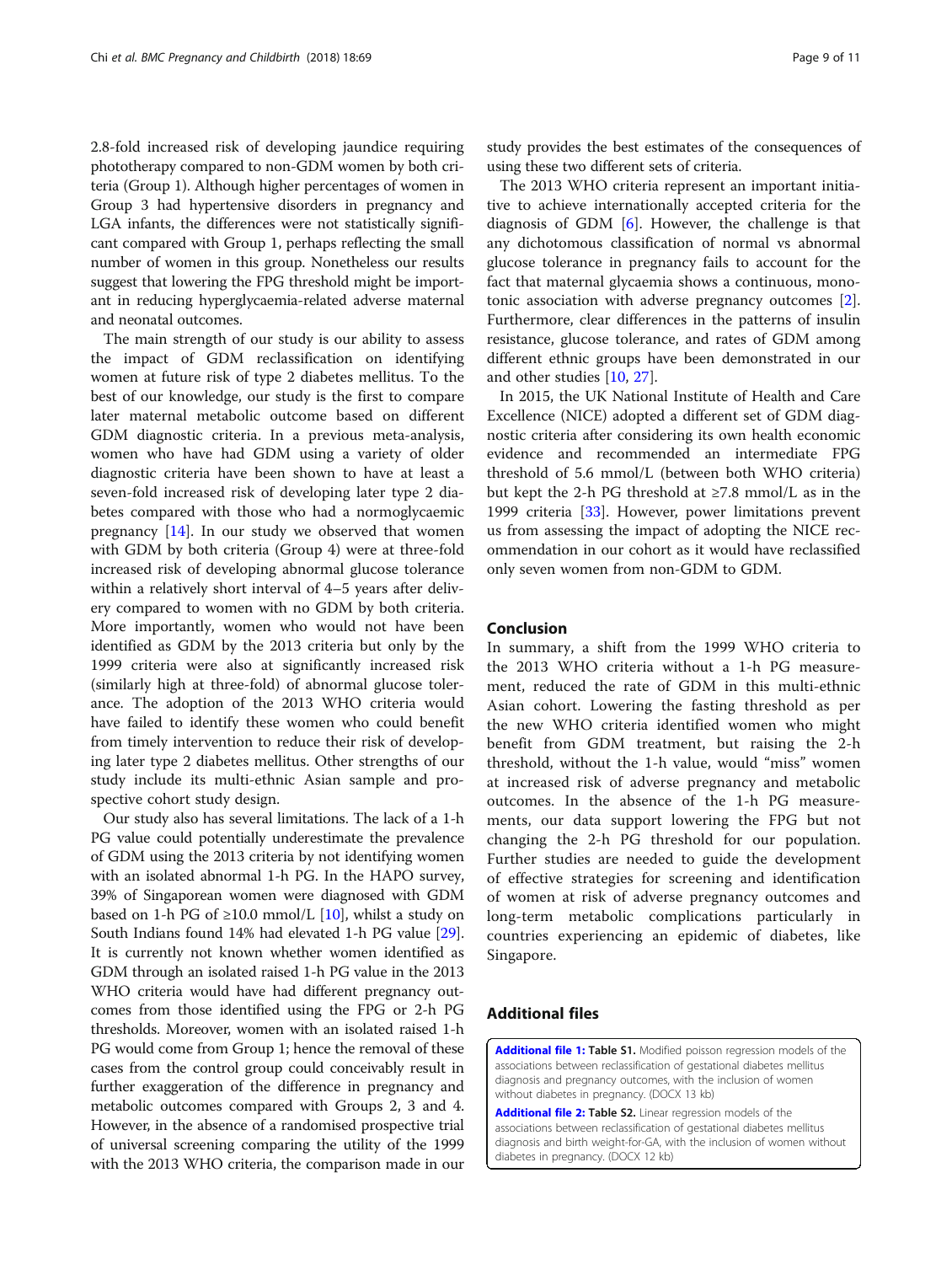<span id="page-9-0"></span>[Additional file 3:](https://doi.org/10.1186/s12884-018-1707-3) Table S3. Abnormal glucose tolerance development of women by 4 to 5 years after delivery, with the inclusion of women without diabetes in pregnancy. (DOCX 12 kb)

## Abbreviations

ACHOIS: Australian carbohydrate intolerance study in pregnant women; BMI: Body mass index; CI: Confidence interval; DM: Diabete mellitus; FG: Fasting glucose; FPG: Fasting plasma glucose; GA: Gestational age; GDM: Gestational diabetes mellitus; GUSTO: Growing up in singapore towards healthy outcomes; GWG: Gestational weight gain; HAPO: Hyperglycaemia and adverse pregnancy outcome; HOMA: Homeostatic model assessment; IADPSG: International association of diabetes and pregnancy study group; IFG: Impaired fasting glucose; IGT: Impaired glucose tolerance; LGA: Large-for-gestational-age; MFMU: Maternal fetal medicine unit; NICE: National institute of health care excellence; NICU: Neonatal intensive care unit; OGTT: Oral glucose tolerance test; PG: Plasma glucose; RR: Relative risk; SD: Standard deviation; SGA: Smallfor-gestational-age; WHO: World Health Organisation

#### Acknowledgements

We would like to thank the study subjects and their families for their participation. We also thank the GUSTO study group, which includes Allan Sheppard, Amutha Chinnadurai, Anne Eng Neo Goh, Anne Rifkin-Graboi, Anqi Qiu, Arijit Biswas, Bee Wah Lee, Birit F.P. Broekman, Boon Long Quah, Borys Shuter, Chai Kiat Chng, Cheryl Ngo, Choon Looi Bong, Christiani Jeyakumar Henry, Cornelia Yin Ing Chee, Yam Thiam Daniel Goh, Doris Fok, E Shyong Tai, Elaine Tham, Elaine Quah Phaik Ling, Evelyn Chung Ning Law, Evelyn Xiu Ling Loo, Falk Mueller-Riemenschneider, George Seow Heong Yeo, Helen Chen, Heng Hao Tan, Hugo P S van Bever, Iliana Magiati, Inez Bik Yun Wong, Ivy Yee-Man Lau, Izzuddin Bin Mohd Aris, Jeevesh Kapur, Jenny L. Richmond, Joanna D. Holbrook, Joanne Yoong, Joao N. Ferreira., Jonathan Tze Liang Choo, Jonathan Y. Bernard, Joshua J. Gooley, Kenneth Kwek, Krishnamoorthy Niduvaje, Kuan Jin Lee, Leher Singh, Lieng Hsi Ling, Lin Lin Su, Ling-Wei Chen, Lourdes Mary Daniel, Marielle V. Fortier, Mark Hanson, Mary Foong-Fong Chong, Mary Rauff, Mei Chien Chua, Melvin Khee-Shing Leow, Michael Meaney, Mya Thway Tint, Neerja Karnani, Ngee Lek, Oon Hoe Teoh, P. C. Wong, Paulin Tay Straughan, Pratibha Agarwal, Queenie Ling Jun Li, Rob M. van Dam, Salome A. Rebello, Seang-Mei Saw, S. Sendhil Velan, Seng Bin Ang, Shang Chee Chong, Sharon Ng, Sok Bee Lim, Stella Tsotsi, Chin-Ying Stephen Hsu, Sue Anne Toh, Swee Chye Quek, Victor Samuel Rajadurai, Walter Stunkel, Wayne Cutfield, Wee Meng Han, Wei Wei Pang, Yin Bun Cheung, Yiong Huak Chan and Yung Seng Lee.

#### Funding

This research is supported by the Singapore National Research Foundation under its Translational and Clinical Research (TCR) Flagship Programme and administered by the Singapore Ministry of Health's National Medical Research Council (NMRC), Singapore- NMRC/TCR/004-NUS/2008; NMRC/TCR/012-NUHS/ 2014. Additional funding is provided by the Singapore Institute for Clinical Sciences, Agency for Science Technology and Research (A\*STAR), Singapore. KMG is supported by the National Institute for Health Research through the NIHR Southampton Biomedical Research Centre and by the European Union's Seventh Framework Programme (FP7/2007–2013), project EarlyNutrition under grant agreement n°289346. JKYC received salary support from the Ministry of Health's National Medical Research Council, Singapore (NMRC/CSA(SI)/008/ 2016). The funding bodies had no influence on the study design, data collection, analysis, interpretation and content of the manuscript.

#### Availability of data and materials

The datasets generated and/or analysed during the current study are not publicly available due to an ethnical restriction (patient confidentiality) but are available from the corresponding author on reasonable request.

#### Authors' contributions

KHT, FY, PDG, KMG, LPCS and YSC designed the GUSTO cohort study. CC1 and SLL participated in the conception and design of this substudy. SLL, SC, CC2 and SES participated in the data management and statistical analyses. CC1, SLL, SYC, KMG, JKYC, MSK and YSC interpreted the findings and revised drafts of the paper. All authors contributed to interpretation of the data,

#### Ethics approval and consent to participate

Ethnical approval was obtained from the Domain Specific Review Board of Singapore National Healthcare Group (reference D/09/021) and the Centralised Institute Review Board of SingHealth (reference 2009/280/D). The study is conducted according to the guidelines laid down in the Declaration of Helsinki. Informed written consent was obtained from all participants.

#### Consent for publication

Not applicable.

#### Competing interests

FY, PDG, KMG and YSC have received reimbursement for speaking at conferences sponsored by companies selling nutritional products. SYC, PDG, KMG and YSC are part of an academic consortium that has received research funding from Abbott Nutrition, Nestlé and Danone. Other authors declared that they have no competing interests.

### Publisher's Note

Springer Nature remains neutral with regard to jurisdictional claims in published maps and institutional affiliations.

#### Author details

<sup>1</sup>Department of Obstetrics & Gynaecology, National University Hospital, Singapore 119074, Singapore. <sup>2</sup>Department of Reproductive Medicine, KK Women's and Children's Hospital, Singapore 229899, Singapore. <sup>3</sup>Duke-NUS Medical School, Singapore 169857, Singapore. <sup>4</sup>Singapore Institute for Clinical Sciences, Agency for Science, Technology and Research (A\*STAR), Singapore 117609, Singapore. <sup>5</sup>Department of Obstetrics & Gynaecology, Yong Loo Lin School of Medicine, National University of Singapore, National University Health System, Singapore 119228, Singapore. <sup>6</sup>Department of Paediatrics, Yong Loo Lin School of Medicine, National University of Singapore, Singapore 119228, Singapore. <sup>7</sup>Department of Maternal Fetal Medicine, KK Women's and Children's Hospital, Singapore 229899, Singapore. <sup>8</sup>Department of Paediatrics, KK Women's and Children's Hospital, Singapore 229899, Singapore. <sup>9</sup>Lee Kong Chian School of Medicine, Nanyang Technological University, Singapore 636921, Singapore. <sup>10</sup>Liggins Institute, University of Auckland, Auckland 1142, New Zealand. 11Medical Research Council Lifecourse Epidemiology Unit, University of Southampton, Southampton SO16 6YD, UK.<sup>12</sup>National Institute for Health Research Southampton Biomedical Research Centre, University of Southampton and University Hospital Southampton National Health Service Foundation Trust, Southampton SO16 6YD, UK. 13Khoo Teck Puat-National University Children's Medical Institute, National University Hospital, National University Health System, Singapore 119074, Singapore. <sup>14</sup>Department of Pediatrics, McGill University Faculty of Medicine, 845 Rue Sherbrooke Ouest, Montreal, QC H3A 0G4, Canada. <sup>15</sup>Department of Epidemiology, Biostatistics and Occupational Health, McGill University Faculty of Medicine, 845 Rue Sherbrooke Ouest, Montreal, QC H3A 0G4, Canada.

# Received: 23 August 2017 Accepted: 15 March 2018 Published online: 21 March 2018

#### References

- 1. American Diabetes Association. Diagnosis and classification of diabetes. Diabetes Care. 2014;37(Suppl 1):S81–90.
- 2. Metzger BE, Lowe LP, Dyer AR, Trimble ER, Chaovarindr U, Coustan DR, et al. Hyperglycemia and adverse pregnancy outcomes. N Engl J Med. 2008;358: 1991–2002.
- Retnakaran R, Qi Y, Sermer M, Connelly PW, Hanley AJ, Zinman B. Glucose intolerance in pregnancy and future risk of pre-diabetes or diabetes. Diabetes Care. 2008;31:2026–31.
- 4. Weinert LS. International Association of Diabetes and Pregnancy Study Groups recommendations on the diagnosis and classification of hyperglycemia in pregnancy: comment to the International Association of Diabetes and Pregnancy Study Groups Consensus Panel. Diabetes Care. 2010;33:e97.
- 5. International Association of Diabetes Pregnancy Study Groups Consensus Panel, Metzger BE, Gabbe SG, Persson B, Buchanan TA, Catalano PA, et al.